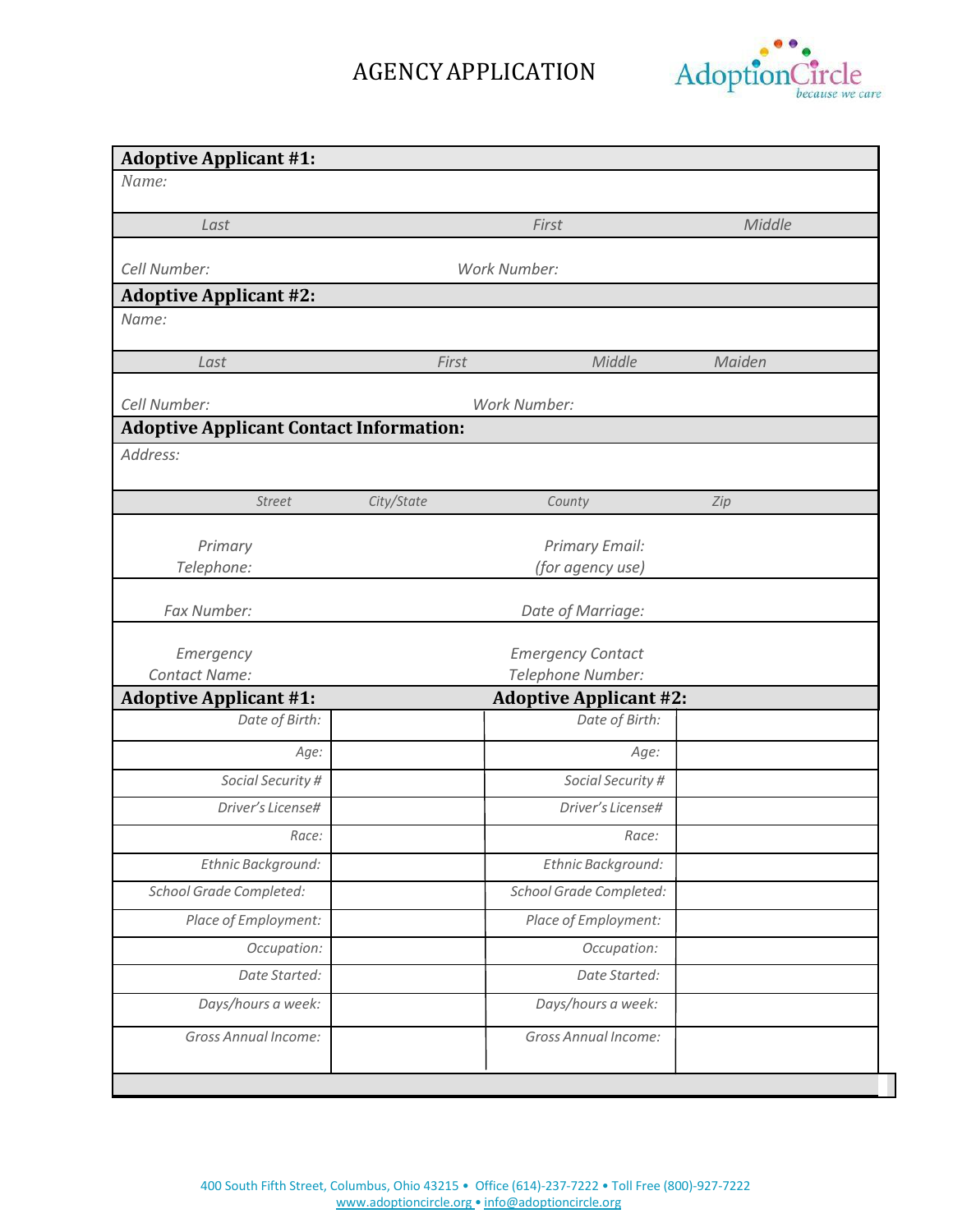

| <b>APPLICANT#1</b>                                                                                                                                            | <b>APPLICANT#2</b>                                                                                                                                   |  |  |
|---------------------------------------------------------------------------------------------------------------------------------------------------------------|------------------------------------------------------------------------------------------------------------------------------------------------------|--|--|
|                                                                                                                                                               |                                                                                                                                                      |  |  |
| Have you ever received any type of counseling or<br>mental health diagnosis? $YES \cap NO$<br>When/How long/Reason<br>If yes, please explain:                 | Have you ever received any type of counseling<br>or mental health diagnosis? YES $\Box$ NO $\Box$<br>When/How long/Reason<br>If yes, please explain: |  |  |
| Do you have a history of or been treated for<br>substance abuse? $YES \rceil NO \rceil$<br>If yes, please explain:                                            | Do you have a history of or been treated for<br>substance abuse?<br>YES    <br>NO<br>If yes, please explain:                                         |  |  |
| Have you ever been a victim or perpetrator of<br>sexual abuse, child abuse/neglect or domestic<br>violence? $YES \rceil NO \rceil$<br>If yes, please explain: | Have you ever been a victim or perpetrator of<br>sexual abuse, child abuse/neglect or domestic<br>violence? $YES \Box NO$<br>If yes, please explain: |  |  |

*If yes, please explain:*

| <b>OTHER HOUSEHOLD MEMBERS:</b> |                   |  |
|---------------------------------|-------------------|--|
|                                 |                   |  |
| <b>Full Name:</b>               | <b>Full Name:</b> |  |
| Date of Birth:                  | Date of Birth:    |  |
|                                 |                   |  |
| Social Security:                | Social Security:  |  |
| Relationship to                 | Relationship to   |  |
| Applicants:                     | Applicants:       |  |
|                                 |                   |  |
| <b>Full Name:</b>               | <b>Full Name:</b> |  |
|                                 |                   |  |
| Date of Birth:                  | Date of Birth:    |  |
|                                 |                   |  |
| Social Security:                | Social Security:  |  |
|                                 |                   |  |
| Relationship to                 | Relationship to   |  |
| Applicants:                     | Applicants:       |  |

### **ADOPTION BACKGROUND INFORMATION:**

Have you ever had an open case with Children Services or involved with a children services agency? Yes No

County:\_\_\_\_\_\_\_\_\_\_\_\_\_\_\_\_\_\_\_\_\_\_\_\_\_\_\_ Year:\_\_\_\_\_\_\_\_\_\_\_\_\_\_\_\_\_\_\_\_

Have you had a Homestudy conducted? Yes  $\Box$  No  $\Box$  If yes, please provide the name of agency, court or social worker/assessor's name, address, telephone number and date of homestudy approval: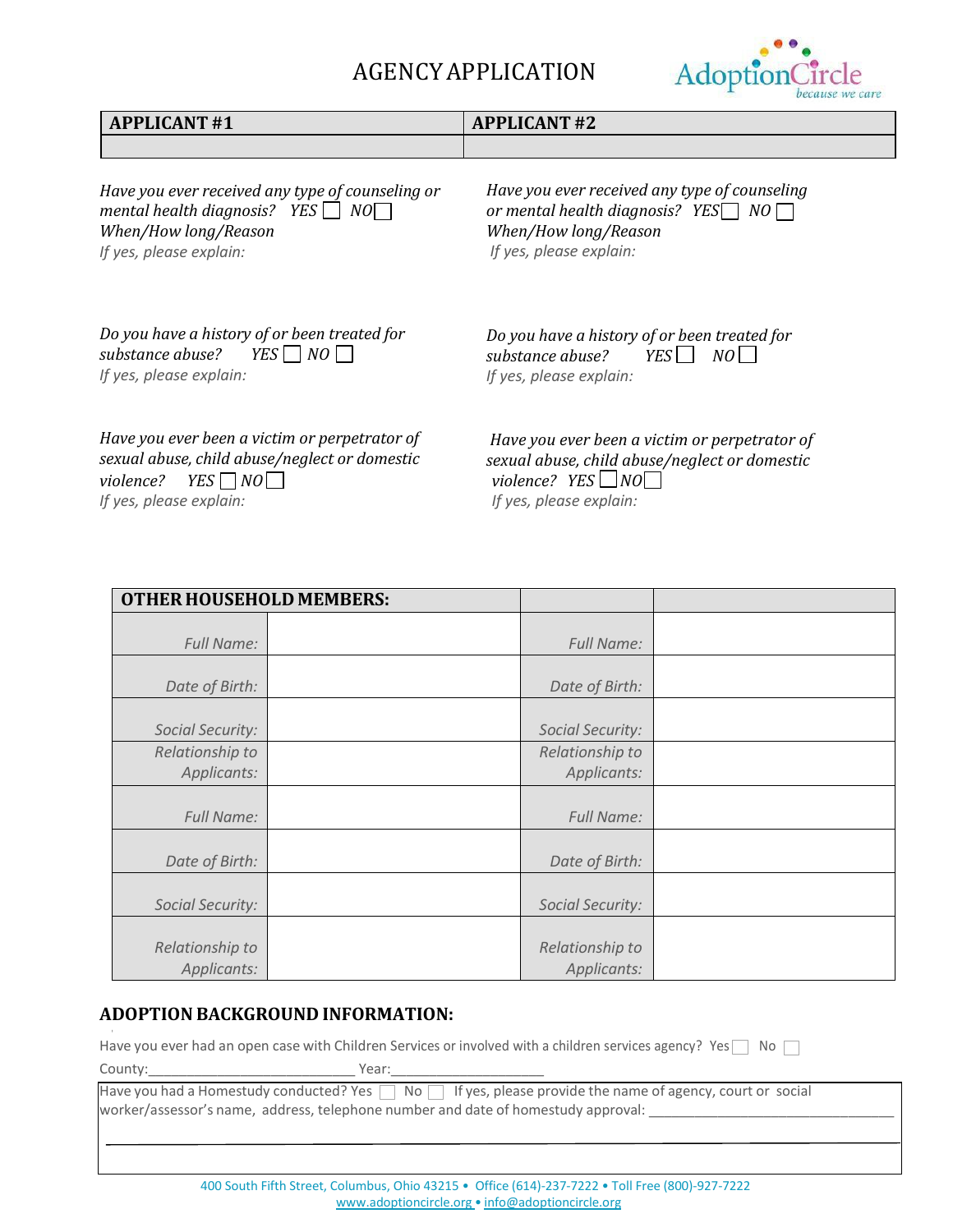

| If you have an adopted child living in your home, what is his/her name_______________________, date of birth _                                                    |                                                                                          |  |                                                            |  |                   |                        |                  |                                                                                                           |                           |
|-------------------------------------------------------------------------------------------------------------------------------------------------------------------|------------------------------------------------------------------------------------------|--|------------------------------------------------------------|--|-------------------|------------------------|------------------|-----------------------------------------------------------------------------------------------------------|---------------------------|
|                                                                                                                                                                   |                                                                                          |  |                                                            |  |                   |                        |                  |                                                                                                           |                           |
|                                                                                                                                                                   | Please provide name of placing agency, address, telephone number and social worker name. |  |                                                            |  |                   |                        |                  |                                                                                                           |                           |
|                                                                                                                                                                   |                                                                                          |  |                                                            |  |                   |                        |                  |                                                                                                           |                           |
|                                                                                                                                                                   |                                                                                          |  |                                                            |  |                   |                        |                  |                                                                                                           | (if different than above) |
|                                                                                                                                                                   |                                                                                          |  |                                                            |  |                   |                        |                  |                                                                                                           |                           |
| **Print this page out and complete box above if you have more than one adopted child living in your home.                                                         |                                                                                          |  |                                                            |  |                   |                        |                  |                                                                                                           |                           |
|                                                                                                                                                                   |                                                                                          |  |                                                            |  |                   |                        |                  | Have you ever been or are you currently certified as a foster caregiver in this state or any other state? | Yes<br>Nol                |
|                                                                                                                                                                   |                                                                                          |  | Have you had previous contact with a child welfare agency? |  |                   |                        | Yes <sub>l</sub> | No l                                                                                                      |                           |
|                                                                                                                                                                   |                                                                                          |  |                                                            |  |                   |                        |                  | If you answered yes to either of these questions, explain here, and identify the agency involved:         |                           |
|                                                                                                                                                                   |                                                                                          |  |                                                            |  |                   |                        |                  |                                                                                                           |                           |
|                                                                                                                                                                   |                                                                                          |  |                                                            |  |                   |                        |                  |                                                                                                           |                           |
|                                                                                                                                                                   |                                                                                          |  |                                                            |  |                   |                        |                  |                                                                                                           |                           |
|                                                                                                                                                                   |                                                                                          |  |                                                            |  |                   |                        |                  |                                                                                                           |                           |
| <b>CRIMINAL HISTORY:</b>                                                                                                                                          |                                                                                          |  |                                                            |  |                   |                        |                  |                                                                                                           |                           |
| Does any household member, including juveniles 12 - 18 years of age, have a criminal history?                                                                     |                                                                                          |  |                                                            |  |                   |                        |                  | Yes<br>No l                                                                                               |                           |
| If yes, explain below:                                                                                                                                            |                                                                                          |  |                                                            |  |                   |                        |                  |                                                                                                           |                           |
| <b>Name</b>                                                                                                                                                       | <b>Offense</b><br><b>Conviction Date</b><br><b>City and State</b><br><b>Disposition</b>  |  |                                                            |  |                   |                        |                  |                                                                                                           |                           |
|                                                                                                                                                                   |                                                                                          |  |                                                            |  |                   |                        |                  |                                                                                                           |                           |
|                                                                                                                                                                   |                                                                                          |  |                                                            |  |                   |                        |                  |                                                                                                           |                           |
|                                                                                                                                                                   |                                                                                          |  |                                                            |  |                   |                        |                  |                                                                                                           |                           |
|                                                                                                                                                                   |                                                                                          |  |                                                            |  |                   |                        |                  |                                                                                                           |                           |
|                                                                                                                                                                   |                                                                                          |  |                                                            |  |                   |                        |                  |                                                                                                           |                           |
| Has any household member been arrested/convicted for driving while intoxicated (DWI) or driving under the influence (DUI)?<br>No<br>If yes, explain below:<br>Yes |                                                                                          |  |                                                            |  |                   |                        |                  |                                                                                                           |                           |
| Name                                                                                                                                                              | Number of                                                                                |  | Number of                                                  |  | Date of Last      | City/State of          |                  | On Probation or                                                                                           | License                   |
|                                                                                                                                                                   | <b>Arrests</b>                                                                           |  | <b>Convictions</b>                                         |  | <b>Conviction</b> | <b>Last Conviction</b> |                  | Parole?                                                                                                   | Suspended or              |
|                                                                                                                                                                   |                                                                                          |  |                                                            |  |                   |                        |                  |                                                                                                           | Revoked?                  |
|                                                                                                                                                                   |                                                                                          |  |                                                            |  |                   |                        |                  | $Yes$ No<br>$\mathbf{I}$                                                                                  | $\Box$ Yes $\Box$ No      |
|                                                                                                                                                                   |                                                                                          |  |                                                            |  |                   |                        |                  | Yes No<br>I.                                                                                              | Yes No                    |

#### **TYPE OF CHILD WILL CONSIDER:**

*Please tell us which child/ren you are interested in adopting. Check all that apply.*

*If you are applying to adopt a specific child(ren), put his/her name(s) here*

*Is this child related to you by blood or marriage?*  $\Box$  *Yes*  $\Box$  *No If applicable, specify relationship* 

#### **Age:**

| $0 - 6$ months | Will Consider          | Will Not Consider   |
|----------------|------------------------|---------------------|
| 6 months -1 yr | ∏ <i>Will Consider</i> | Will Not Consider   |
| Over 1 yr      | Will Consider          | Will Not Consider - |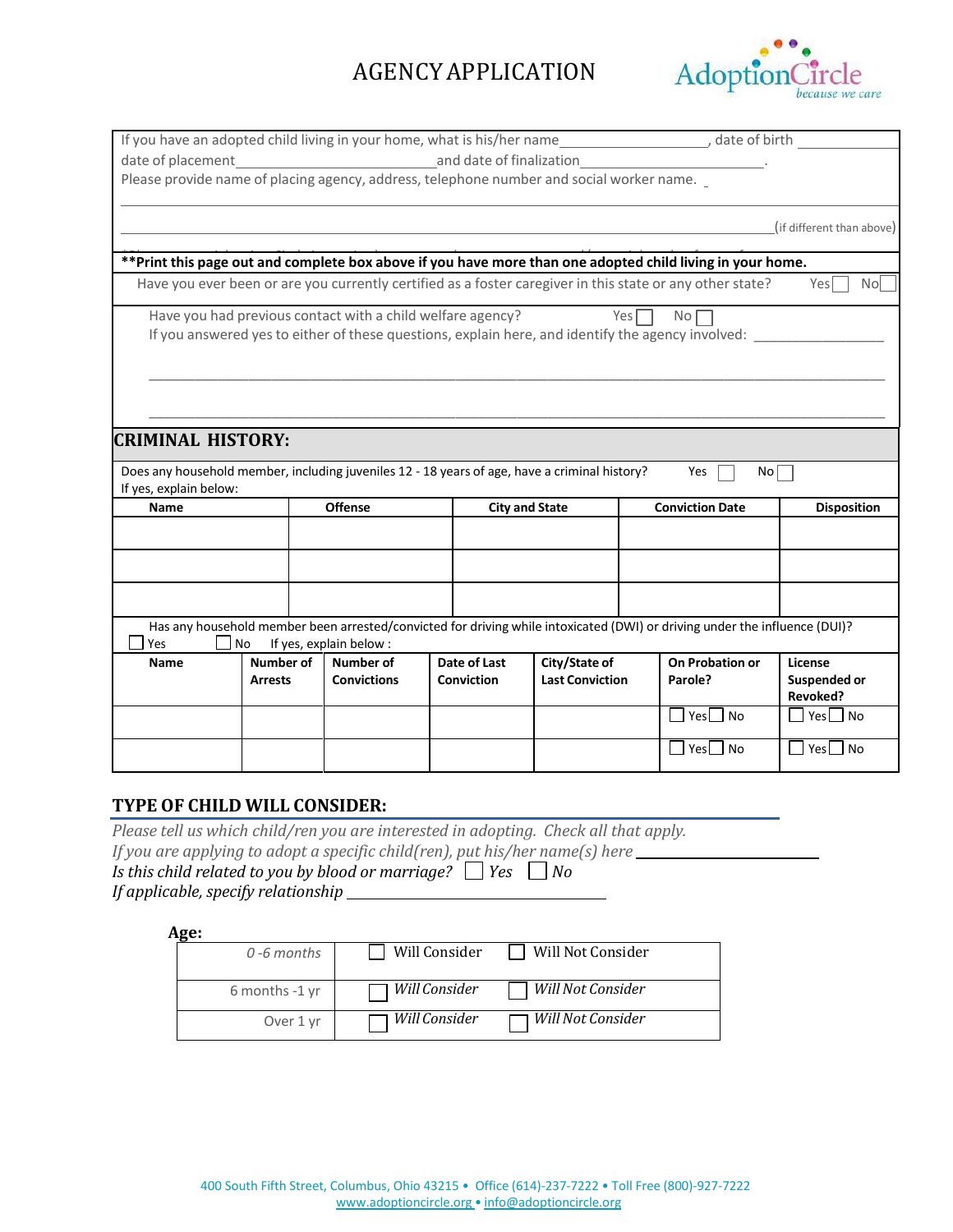

#### **Number of Children:**

| Ine            | Will Consider ، | Will Not Consider |  |
|----------------|-----------------|-------------------|--|
| W <sub>0</sub> | l Will Consider | Will Not Consider |  |

#### **Race:**

| Caucasian                                      | Will Consider | Will Not Consider |
|------------------------------------------------|---------------|-------------------|
| Black/African American                         | Will Consider | Will Not Consider |
| Bi-racial<br>(2 of the races must be selected) | Will Consider | Will Not Consider |
| Hispanic/Latino                                | Will Consider | Will Not Consider |
| Asian                                          | Will Consider | Will Not Consider |
| Native Hawaiian or<br>Other Pacific Islander   | Will Consider | Will Not Consider |
| American Indian or<br>Alaskan Native           | Will Consider | Will Not Consider |

### **COMMENTS**: